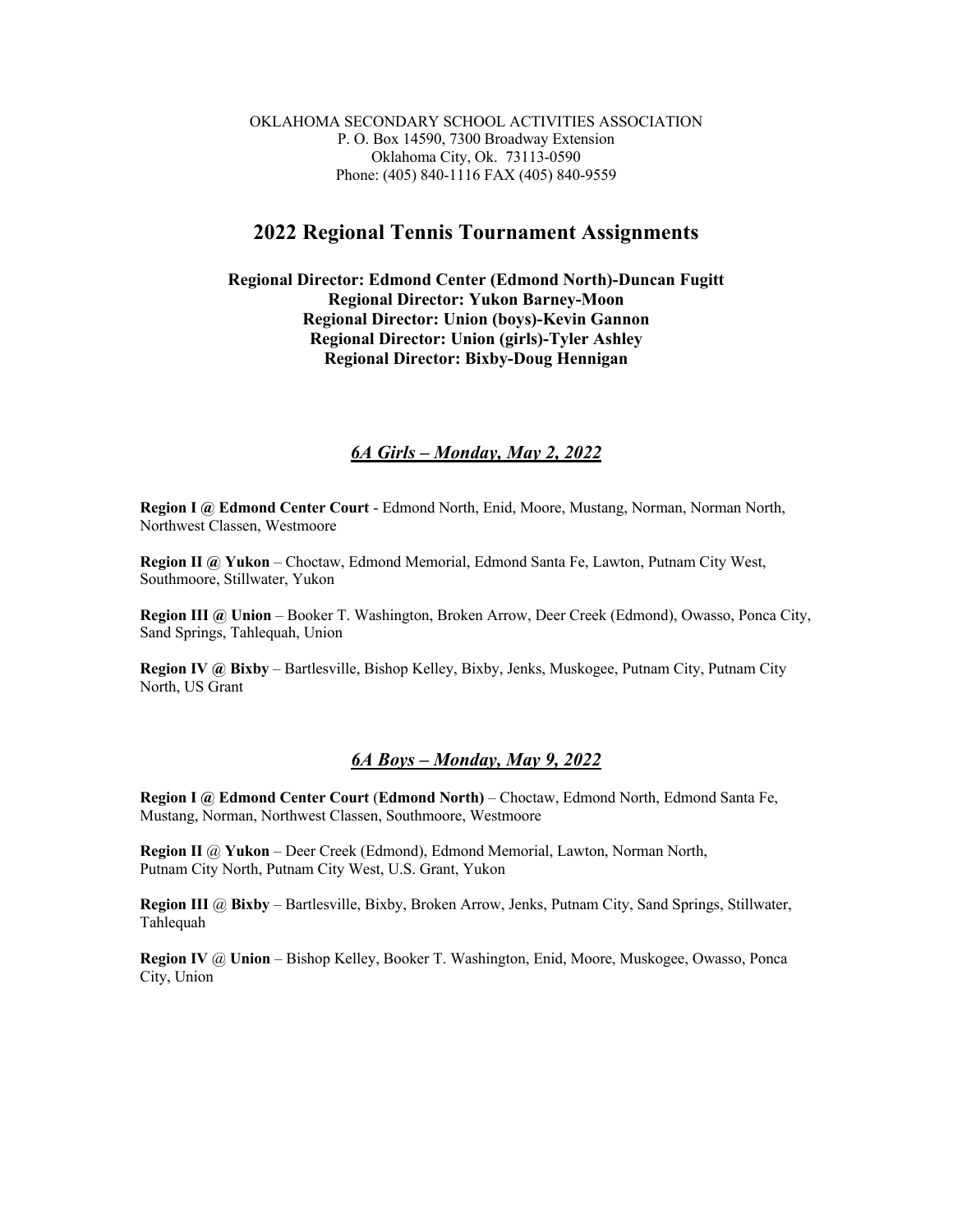OKLAHOMA SECONDARY SCHOOL ACTIVITIES ASSOCIATION P. O. Box 14590, 7300 Broadway Extension Oklahoma City, Ok. 73113-0590 Phone: (405) 840-1116 FAX (405) 840-9559

# **2022 Regional Tennis Tournament Assignments**

**Regional Director: Heritage Hall-(boys) Michael Bischoff Regional Director: Heritage Hall-(girls) Jenny Ferguson Regional Director: Duncan-Darren Cobble Regional Director: Ada-Terry Swopes Regional Director: LaFortune (Edison Prep)-Keith Hinds**

### *5A Girls – Monday, May 2, 2022*

**Region I** @ **Heritage Hall** – Ardmore, Bishop McGuinness, Capitol Hill, Del City, Guthrie, Heritage Hall, Piedmont, Woodward

**Region II** @ **Duncan –** Altus, Classen SAS @ Northeast, Duncan, Durant, Elgin, El Reno, Eisenhower, MacArthur

**Region III** @ **Ada** – Ada, Carl Albert, McAlester, Midwest City, Regent Prep, Sapulpa, Shawnee, Southeast

**Region IV** @ **LaFortune (Edison) –** Cascia Hall, Claremore, Collinsville, Grove, Metro Christian, Pryor, Edison Prep, Memorial (Tulsa)

## *5A Boys – Monday, May 9, 2022*

**Region I** @ **Heritage Hall** - Altus, Bishop McGuinness, Capitol Hill, Del City, Guthrie, Heritage Hall, Southeast, Woodward

**Region II** @ **Duncan** - Carl Albert, Duncan, El Reno, Elgin, Lawton Eisenhower, Lawton MacArthur, Piedmont, Shawnee

**Region III** @ **Ada** - Ada, Ardmore, Durant, Crossings Christian, McAlester, Midwest City, Sapulpa, Western Heights

**Region IV** @ LaFortune (**Tulsa Edison**) - Cascia Hall, Claremore, Classen SAS @ NE, Collinsville, Grove, Pryor, Tulsa Edison, Tulsa Memorial